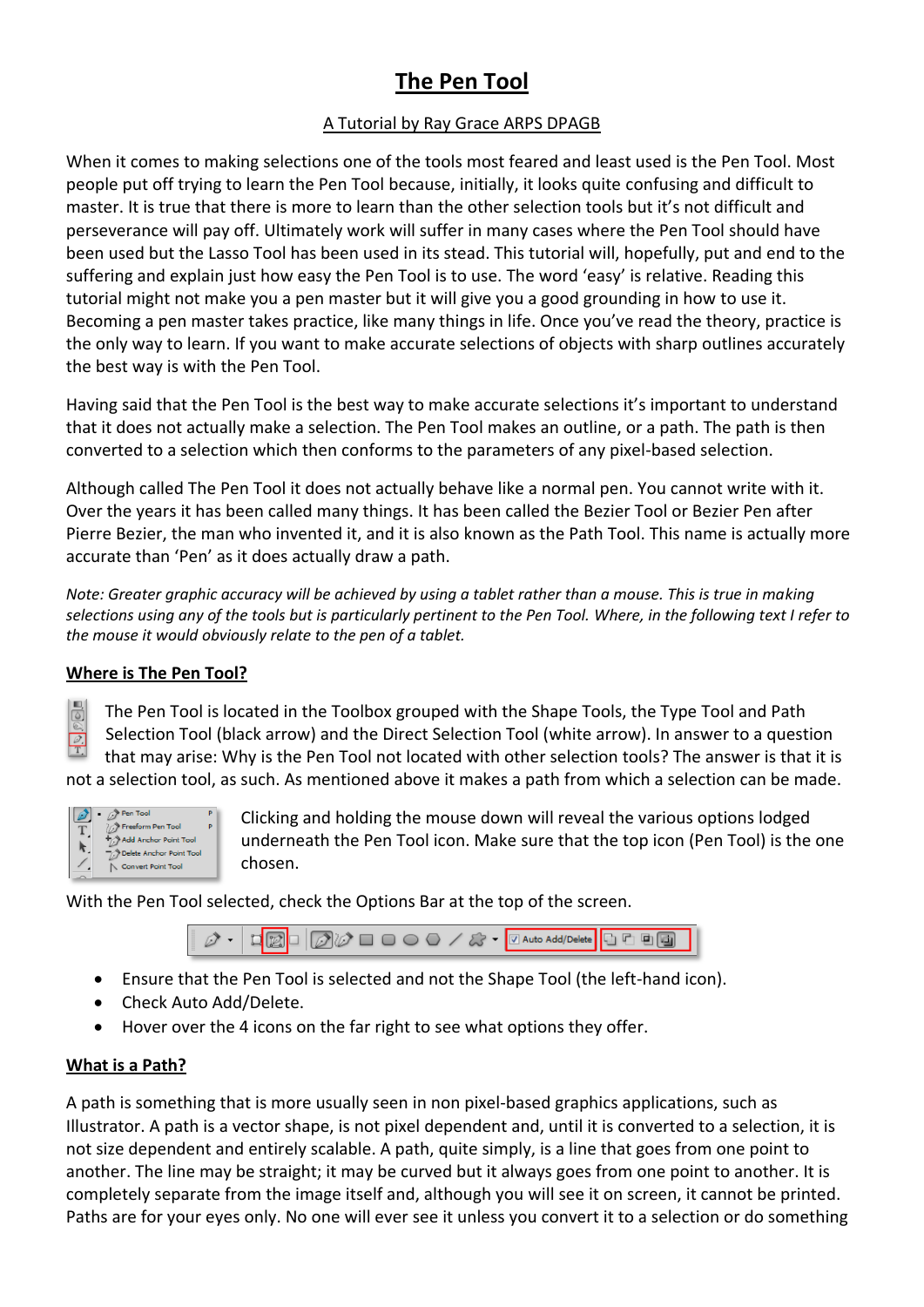else with it, like stroking or filling it. You can save a path and, if you do, it will always remain with the document.

Because a path is a line between two points we need a minimum of two points to create a path. We need to know where it starts and where it ends. The line between two points on a path is a 'segment' or 'line segment'. You can select a whole path using the Path Selection Tool (black arrow) or an individual path segment using the Direct Selection Tool (white arrow).

#### **Path Basics**

Open a new document in Photoshop; any size will do.

Select the Pen Tool and ensure the correct settings show in the Options Bar.

Click anywhere on the document. Just click and release the mouse, don't click and drag. A small black square will show. That is the initial anchor point of the path.

Click somewhere else to add another point. A new black square will appear with a line drawn between the anchor point and the new point. The initial anchor point is now white (with a black stroke). The most recent point made, the active anchor point, is always black; all other points are white.





To take things a little further, the shape on the left shows an almost completed path in a star shape. To complete the shape all that is required is to click on the initial anchor point. As the mouse reaches the anchor point the icon will change to a pen nib with a small circle at bottom right. This indicates that the path is about to be closed.

*Note: Path editing should be done before the path is completed. In order to do that it is recommended that an active point is created just short of the anchor point. This will leave the path incomplete but editable. Once the edits are finalized all that is required is to click on the initial anchor point.*

#### **Turning a Path into a Selection**



Once a path is completed we need to take any one of a number of options before we can do anything useful with it. Clicking the sub-menu box at the top right of the Paths panel (outlined in red) will list the options. Most usually you will end up making a selection. There are a couple of ways of doing this, as well as there being a shortcut.



The top sub-menu option is 'Save Path'. You don't have to save a path before turning it into a selection but it is always a good idea to do so as, once the path is saved, it will stay with the image and be available each time you open it. Give the path a meaningful name.

To make a selection you can, once again, click the sub-menu icon and select 'Make Selection…' from the menu choices. Or you can click the appropriate icon located at the bottom of the Paths panel. The first icon on the left is the **Fill path with Foreground color**. The second icon from the left is **Stroke path with brush**

which will stroke the path with whichever brush is currently selected. The third icon, the one wanted, is **Load path as a selection**.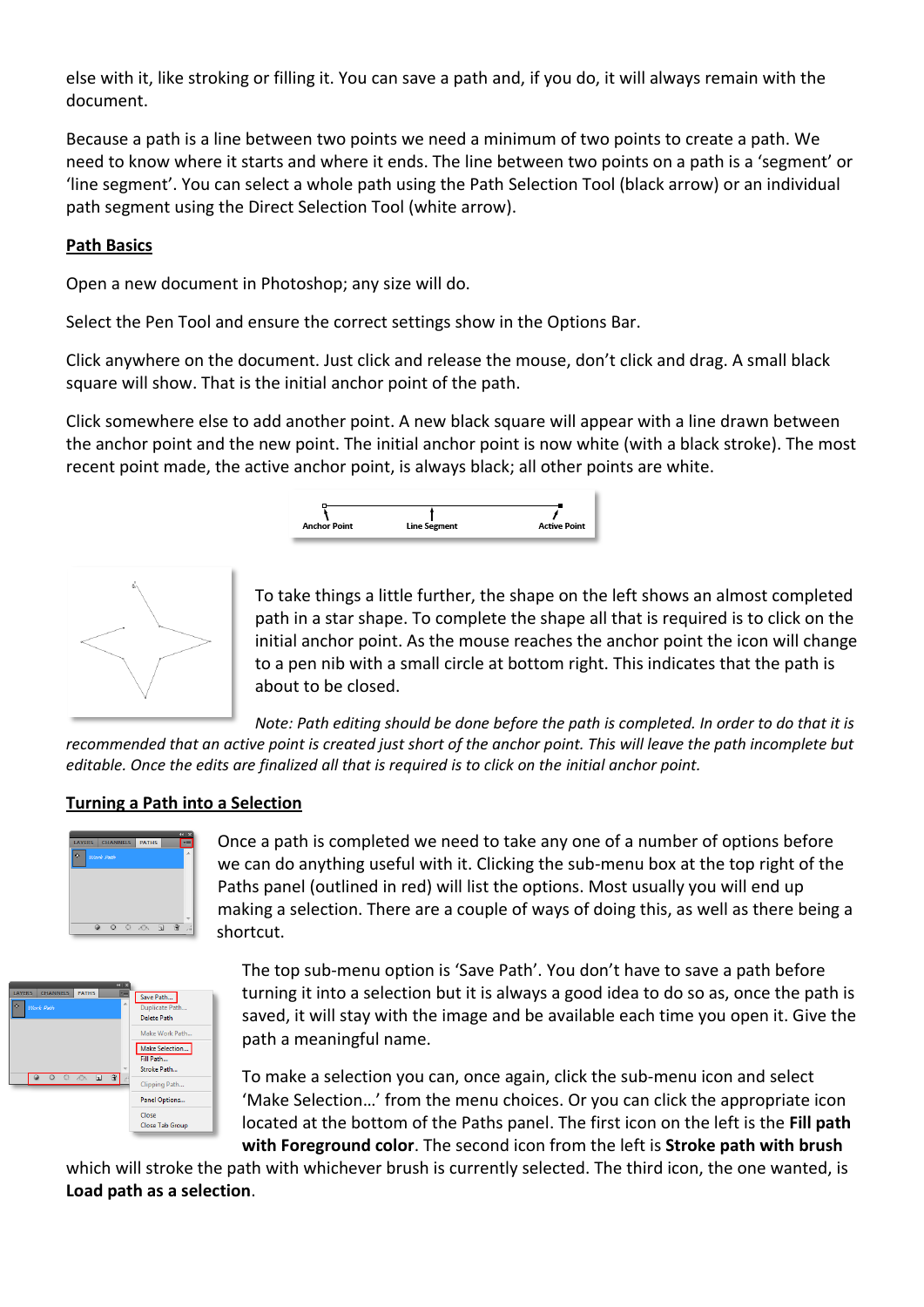| Rendering<br>Feather Radius: Fl<br>pixels | OK<br>Cancel |
|-------------------------------------------|--------------|
| V Anti-alased                             |              |
| Operation<br><sup>O</sup> New Selection   |              |
| Add to Selection                          |              |
| Subtract from Selection                   |              |
| <b>C</b> Intersect with Selection         |              |

There is one advantage to using the sub-menu to make a selection. When that option is used the dialog box shown left will open giving the opportunity to apply a Feather Radius. When clicking the icon at the bottom of the Paths panel the selection is automatically made using whatever feather radius is already in place.

The quickest way to turn a path into a selection is to hit Ctrl+Enter.

#### **Drawing Curves**

So far, the basics of the Pen Tool have been covered but nothing has been done that could not be done by the Lasso tool. The power of the Pen Tool is in drawing curves. Although not quite as simple as drawing straight lines the technique is by no means difficult; it just requires a little practice to get used to the way the tool works.

Let's draw some curves.

**Open a new document in Photoshop**. Any size will do.

**Select the Pen Tool and check the Options Bar** to ensure the correct settings are in place.

## **Click anywhere on your document**.



**A short distance away click again but this time drag the mouse or pen to one side**. A curved line or 'segment' will be drawn between the initial anchor point and the new anchor point. You will now see two lines extending from the new active point, one at either end. The points at the end of the new lines are slightly smaller than the one in the middle. These are the control handles. They control the size and shape of the curve and are extremely flexible. Control

handles only appear when drawing curves. There is no need for them when drawing straight lines. The curve on the left of the anchor point controls the curve leading to that anchor point. The curve on the right of the anchor point controls the curve leading from the anchor point – towards the next one. Press and hold the Ctrl key (to activate the Direct Selection Tool), click and hold on one of the control handles, move it about and note how it affects the curve of the path segment. A longer handle makes a more rounded curve; a shorter handle makes a flatter curve. There are a few things that affect how the control handles can be adjusted.

- Rotating a control handle in one direction will automatically rotate the other one in the opposite direction.
- To rotate one control handle without affecting the other one just hold the Alt key instead of the Ctrl key. The curser will change to a **Convert Point Tool** which looks like a simplified arrow pointing nearly, but not quite, vertically. With Alt key held down simply click and hold on the control handle and rotate as required.
- Once a control handle has been moved independently it can also be shortened or lengthened using the same (Alt) key press. So, if required, you can rotate and change the size of the control handle at the same time.
- Moving a control handle to make the line longer or shorter will not affect the other control handle or the length of that line.
- You cannot resize both control handles simultaneously; they must be resized independently.

*Tip: Keep your control handles short to start with as you never really know how long they need to be.*

Once you've had a bit of a play click somewhere else to add another segment. You will see that one of the control handles on the preceding point has gone. The point leading into the curve has gone and the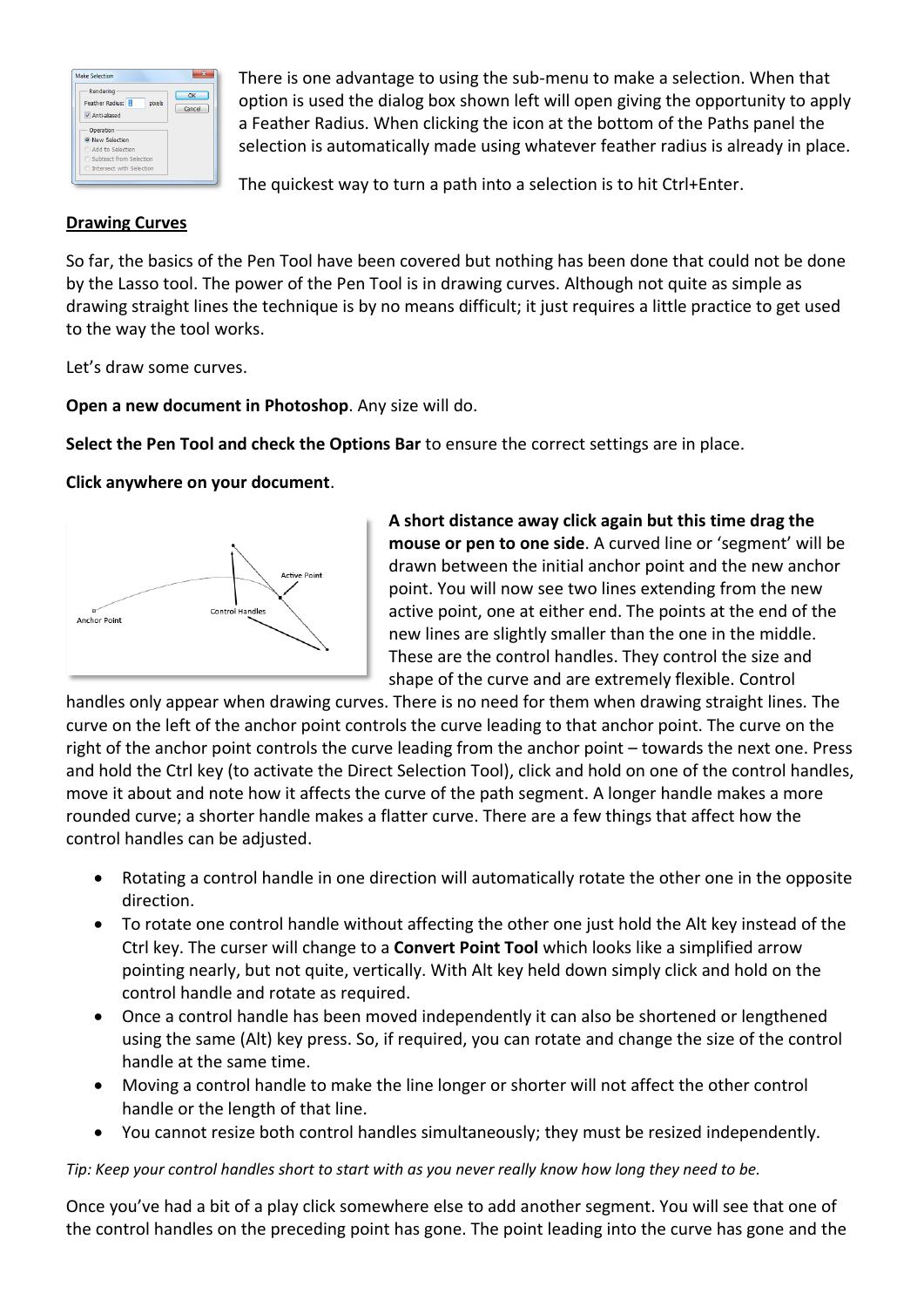point leading from it (towards the new active point) remains. To adjust the control point, hold the Ctrl key, click on the control handle to move it for path adjustment. In fact the control handle that disappeared is still available for adjustment, if required. It is not deleted, Photoshop just hid it. To reactivate it, hold the Ctrl key and click on the previous anchor point. The hidden control point will reappear and can be adjusted.

## **Curves and Straight Lines in One Path**

Once you have created a curve in a path by clicking and dragging to create control handles you will find the next anchor point you make with automatically have a curve leading to it, as determined by the leading control handle from the previous anchor point. But what if you wanted the new line to be straight, not curved?

When you have an anchor point that has control handles and you know that the next segment needs to be a straight line and not a curved one, press and hold the Alt key down and click on the anchor point. The control point leading away from that anchor point will disappear. That would have been the point controlling the curve leading into the next anchor point. With it removed the line will be straight. The next time a curve is wanted just click and drag away from the anchor point.

Remember, also, that anchor points can always be moved, if necessary. As with altering the control handles, press and hold the Ctrl key, click on the anchor point and move as required. Holding the Ctrl key with the Pen Tool selected temporarily turns it into a Direct Selection Tool.

If you want to move back along the path, deleting segment points hold Ctrl+Alt+Z and click. Each click will move you back one step.

New segments can be added to the path at any time. Just click on the line between two existing anchor points and a new one will be created. Then holding the Ctrl key and clicking on the anchor point the segment can be moved.

# **A Quick Summary**

- **To add an anchor point** click with the Pen Tool.
- **To add an anchor point with control handles attached** click and drag away from the anchor point. The further you drag the longer the control handles will be.
- **To rotate the control handles together** hold down the Ctrl key which will temporarily switch the curser to a Direct Selection Tool. Drag around the anchor point.
- **To resize the control handles without breaking the connection with the opposite control handle**, press and hold the Ctrl key, click on the relevant control handle and move it towards or away from the anchor point. Each control handle must be adjusted independently.
- **To rotate or move a control handle independently** press and hold the Alt key, click on the control handle and move as required.
- **To rotate the directions handles together after breaking the connection**, press and hold the Ctrl+Alt keys then the end of either handle and drag around the anchor point. The connection is remade temporarily.
- **To add an anchor point between two existing anchor points** just click the segment line with the Pen Tool.
- **To move an anchor point** just click on it to activate it then press and hold the Ctrl key to temporarily access the Direct Selection Tool, click on the anchor point and move as required. The path segments attached to it will move with the anchor point.
- **To create a straight segment from a curved one**, Ctrl+click on the active anchor point before creating the new active point.